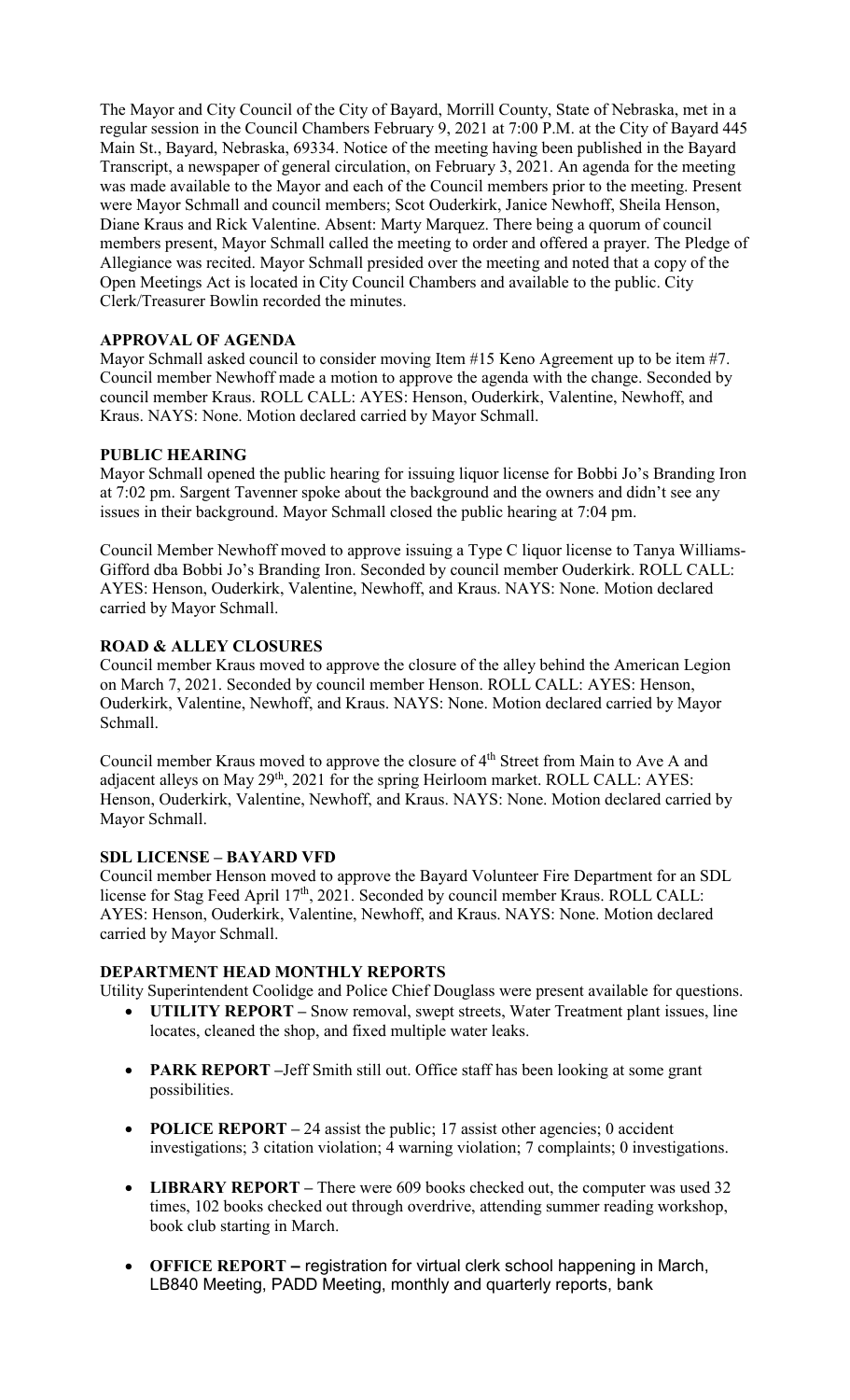reconciliations, EAP Brownfield assessments, office training, and Game and Parks Grant.

• **BAYARD FIRE DEPT REPORT** – Chiefs Report: 1 vehicle fire and 1 mutual aid fire – 2 calls - 11 man hours; Rescue Report: 4 transports by Valley, 7 transports to RWMC, 2 No Transports, 1 Lift Assist, 1 Stand-by, 12 calls – 20.6 man hours, 348.3 miles; Training Report: Live Burn/Structure 11 people – 5 man hours.

### **CCTV SEWER SYSTEM**

Council member Newhoff moved to approve Johnson Services CCTV sewer system for up to \$4,000. Seconded by council member Valentine. ROLL CALL: AYES: Henson, Ouderkirk, Valentine, Newhoff, and Kraus. NAYS: None. Motion declared carried by Mayor Schmall.

## **APPROVAL OF BILLS**

Council member Newhoff moved to approve all city bills and claims as presented. Seconded by council member Henson. ROLL CALL: AYES: Henson, Newhoff, Kraus, Valentine, and Ouderkirk. NAYS: None. Motion declared carried by Mayor Schmall. Action Communications \$510.62, Advancing Technology \$150.00, AFLAC \$1,098.78, Airgas \$32.62, AST \$49.90, Allied Benefit Systems \$8,788.09, ASCAP \$367.00, Bayard Automotive \$414.88, Bayard Rural Fire \$26.75, Tiger Paws \$681.09, Benzel Pest Control \$85.00, Black Hills Energy \$2,888.17, Blue360 Media \$244.13, Capital Business Systems \$230.96, Charter \$518.65, Child Support of WY \$298.14, Chimney Rock PPD \$136.55, City of Gering \$11,798.60, City of Scottsbluff \$2,719.75, Community Pharmacy \$183.08, Connecting Point \$49.57, Credit Mgmt. \$35.71, Culligan \$116.50, DEMCO \$131.57, Dollar General \$93.65, Douglas Kelly Ostdiek \$980.75, Enviro Service \$40.00, Food Network Magazine \$27.97, General Consolidated \$200.00; Great America \$496.00, Ingram \$989.00, Kuskie Oil \$40.11, League of NE Mun. \$325.00, Mark Schwartzkopf \$1,005.00, Morrill Co Attorney \$150.00, Morrill Co Sheriff \$1,000.00, Morrill County Treasurer, \$22.00, MEAN \$34,641.60, Municipal Supply \$414.64, NE Child support \$1,650.96, NPPD \$49.50, NE Rural Water Assoc. \$150.00, Nippon Life Benefits \$819.58, Northwest Pipe \$348.00, One America \$1,961.40, Paradise Pumpers \$125.00, Platte River Glass \$310.00, PowerPlan \$733.57, Print Works \$436.64, Pro Overhead Door \$998.00, Rocky Mountain Air \$124.70, Schank Roofing \$5,852.70, Scottsbluff \$77.00, Shortline Irrigation \$1,560.00, Simon \$1,754.04, Star Herald \$353.60, Terry's Auto \$244.86, Transcript \$369.75, US Bank \$1,074.24, Valley Ambulance \$539.00, Viaero Wireless \$26.43, Watch Guard \$5,689.00, Western States Bank \$160.00, Payroll \$47,983.51. Total =\$161,617.28.

# **CHIMNEY ROCK VILLA**

### Director's Report

- 1. We received our 2nd dose of the vaccine on the 21st. It doesn't seem like there have been as many adverse reactions as there was with the 1st dose with staff. Residents seem to have tolerated it well.
- 2. On January 21st Dugan Kramer came to the facility and helped us with a very nice memorial service for the residents we lost last year.
- 3. Activities Director, Social Services and I are taking the Social Service Designee course through NHCA. It's a good refresher. I'm also taking the Administrator Preceptor course. It has good info on admin duties. Some management training also.
- 4. I'm hoping we can allow visitors in the building again starting the 16th. Residents are able to move about freely in the building, social distancing of course. We also are making plexiglass dividers for the dining room tables.
- 5. We were able to purchase 3 dining room tables for \$75/piece. We need more tables due to having to social distance at meals and activities and we would like to not have to have the residents eat in shifts. They enjoy being together.
- 6. We are almost agency free. But I'm in desperate need of a night charge nurse. I was told LPN's are wanting \$2500/week and one company charges \$95/hour for an RN.

Council member Henson moved to approve the Chimney Rock Villa Bills & Claims in the amount of \$265,052.24. Seconded by council member Newhoff. ROLL CALL: AYES: Henson, Newhoff, Ouderkirk, Kraus, and Valentine. NAYS: None. Motion declared carried by Mayor Schmall.

### **CONSENT AGENDA**

Council member Newhoff moved to approve the consent agenda which included minutes from January 12<sup>th</sup> meeting; Treasurer's reports, operational budget and Fire Department Minutes  $\&$ Roster. Seconded by council member Henson. ROLL CALL: AYES: Henson, Newhoff, Ouderkirk, Valentine, and Kraus. NAYS: None. Motion declared carried by Mayor Schmall.

# **AGING OFFICE AGREEMENT**

Council Member Ouderkirk made a motion to approve the agreement with the Aging Office of Western Nebraska effective July 1, 2021 through June 20, 2022. Seconded by council member